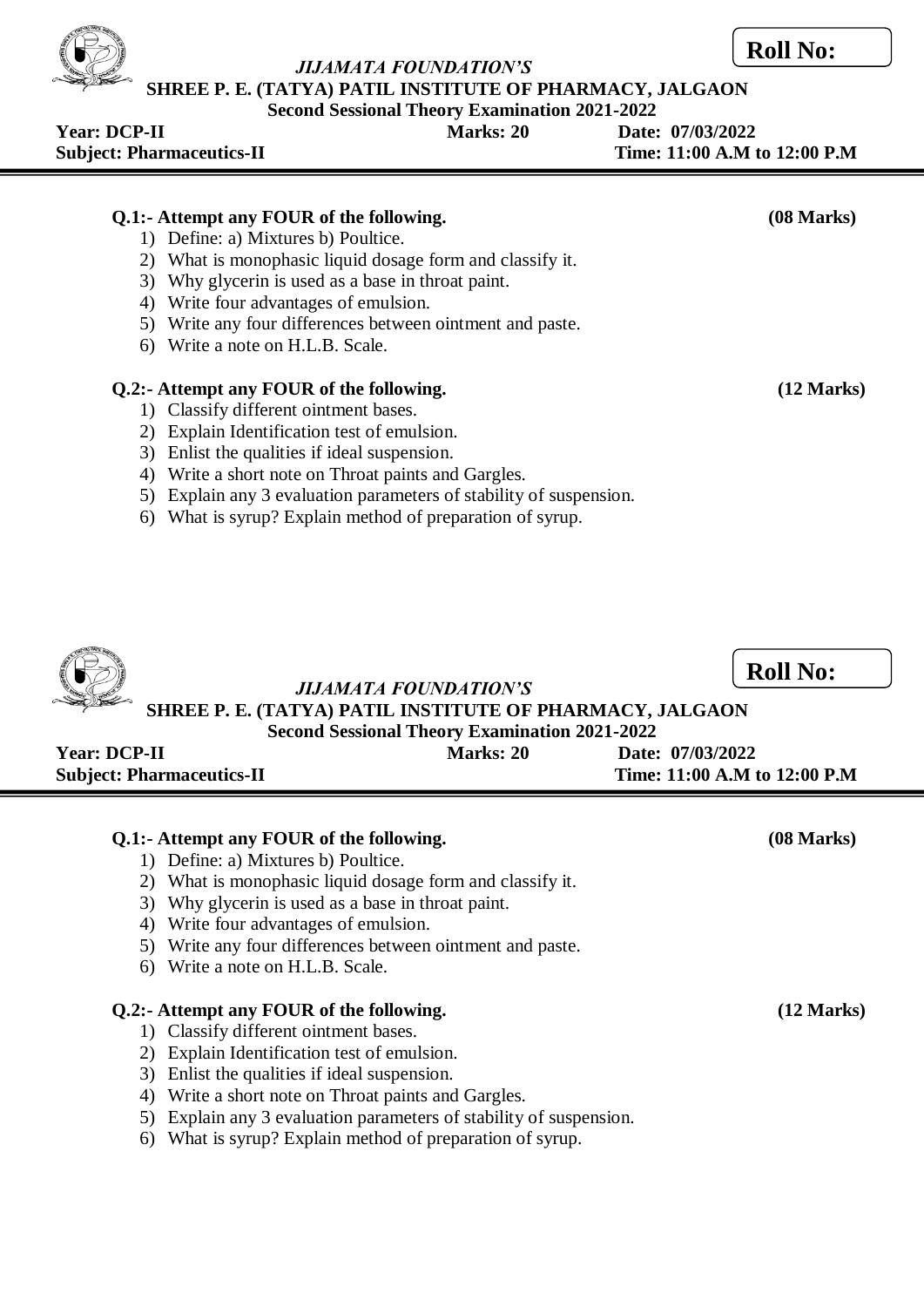**SHREE P. E. (TATYA) PATIL INSTITUTE OF PHARMACY, JALGAON**

**Second Sessional Theory Examination 2018-2019**

 **Year: DCP - II Marks: 20 Date: 08/02/2022 Subject: Pharm. Chemistry-II Time 11:00 AM to 12:00 PM** 

# **Q.1:- Attempt any FOUR of the following. (08 Marks)**

- 1) Draw the structure of dapsone and give its chemical name
- 2) Why chlorocresol is more potent antibacterial than liquefied phenol
- 3) Give the official preparation and uses of cotrimoxazole
- 4) Give stability, storage, uses brand names of chloramphenicol
- 5) Define and classify amoebiasis according to WHO
- 6) Why piperazine citrate remains a drug of choice for ascariasis

# **Q.2:- Attempt any FOUR of the following. (12 Marks)**

- 1) What are antimetabolites? Discuss any two antimetabolites used to treat cancer
- 2) Define and classify sedative and hypnotics with example of each class
- 3) Give structure, chemical name, physical property and uses of phenobarbitone
- 4) Give properties uses, pharmaceutical formulations and brand names of erythromycin
- 5) Write structure and describe chemistry, property and uses of proflavine
- 6) Classify antifungal agents with suitable example.

| <b>JIJAMATA FOUNDATION'S</b>                           | Roll No |
|--------------------------------------------------------|---------|
| IDEE D'E (TATVA) DATII. INCTITUTE AE DILADMA AV $\sim$ |         |

**SHREE P. E. (TATYA) PATIL INSTITUTE OF PHARMACY, JALGAON**

### **Second Sessional Theory Examination 2018-2019 Year: DCP - II Marks: 20 Date: 08/02/2022**

**Subject: Pharm. Chemistry-II Time** 11:00 AM to 12:00 PM

**Q.1:- Attempt any FOUR of the following. (08 Marks)**

- 1) Draw the structure of dapsone and give its chemical name
- 2) Why chlorocresol is more potent antibacterial than liquefied phenol
- 3) Give the official preparation and uses of cotrimoxazole
- 4) Give stability, storage, uses brand names of chloramphenicol
- 5) Define and classify amoebiasis according to WHO
- 6) Why piperazine citrate remains a drug of choice for ascariasis

# **Q.2:- Attempt any FOUR of the following. (12 Marks)**

- 1) What are antimetabolites? Discuss any two antimetabolites used to treat cancer
- 2) Define and classify sedative and hypnotics with example of each class
- 3) Give structure, chemical name, physical property and uses of phenobarbitone
- 4) Give properties uses, pharmaceutical formulations and brand names of erythromycin
- 5) Write structure and describe chemistry, property and uses of proflavine
- 6) Classify antifungal agents with suitable example.

**Roll No:**



**Roll**  $R_{\text{max}}$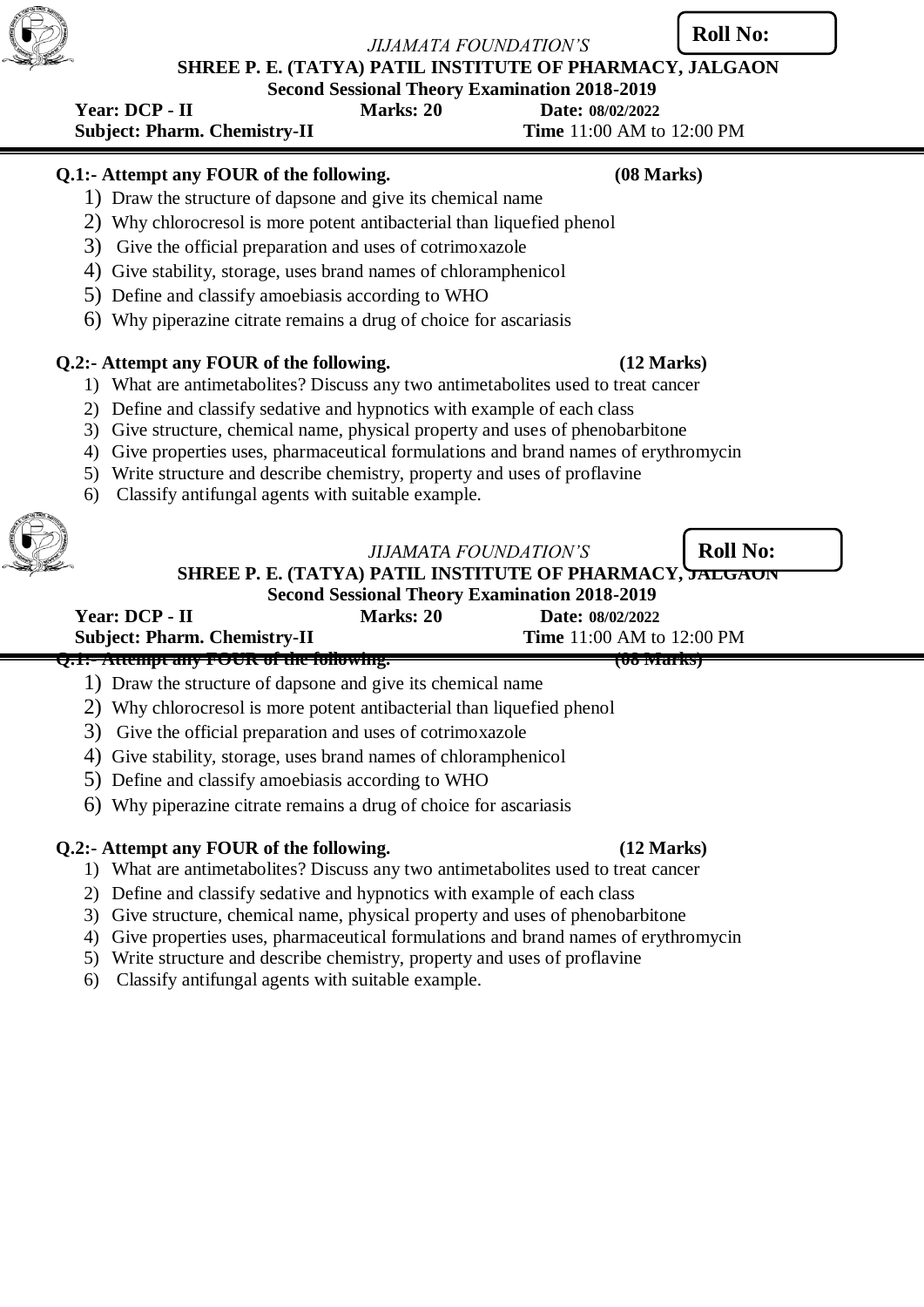**SHREE P. E. (TATYA) PATIL INSTITUTE OF PHARMACY, JALGAON**

**Second Sessional Theory Examination 2021-22** 

# **Year: DCP - II** Marks: 20 Date: 09/03/2022  **Subject: Pharmacology and Toxicology (0813) Time 11:00 AM to 12:00 PM**

# **Q.1:- Attempt any FOUR of the following. (08 Marks)**

- 1) Enlist example of any 04 drugs / substances causing dependence.
- 2) Why Acetylcholine does not produce appreciable action even when given by IV route.
- 3) Adrenaline is given along with local anaesthetics. Justify statement.
- 4) What is angina pectoris? Give example of any 01 drug used in treatment of angina.
- 5) What is Histamine Triple response?
- 6) Mention any 04 ideal characteristics of Local anaesthetics.

# **Q.2:- Attempt any FOUR of the following. (12 Marks)**

- 7) Classify Cholinergic drugs. What is action of Acetylcholine on CVS and Glands.
- 8) Explain the clinical forms of Asthama. Give treatment of Status asthmaticus.
- 9) What is the effect of Atropine on GIT and Eye? Give any 02 uses of Atropine.
- 10) Write a note on Beta blockers.
- 11) Define Antihypertensive drugs. & classify them with suitable examples.
- 12) Write a note on Organophosphorous compound poisoning.

Roll No:

**SHREE P. E. (TATYA) PATIL INSTITUTE OF PHARMACY, JALGAON Second Sessional Theory Examination 2021-22** 

 **Year: DCP - II Marks: 20 Date: 09/03/2022 Subject: Pharmacology and Toxicology (0813) Time 11:00 AM to 12:00 PM**

# **Q.1:- Attempt any FOUR of the following. (08 Marks)**

- 1) Enlist example of any 04 drugs / substances causing dependence.
- 2) Why Acetylcholine does not produce appreciable action even when given by IV route.
- 3) Adrenaline is given along with local anaesthetics. Justify statement.
- 4) What is angina pectoris? Give example of any 01 drug used in treatment of angina.
- 5) What is Histamine Triple response?
- 6) Mention any 04 ideal characteristics of Local anaesthetics.

# **Q.2:- Attempt any FOUR of the following. (12 Marks)**

- 1) Classify Cholinergic drugs. What is action of Acetylcholine on CVS and Glands.
- 2) Explain the clinical forms of Asthama. Give treatment of Status asthmaticus.
- 3) What is the effect of Atropine on GIT and Eye? Give any 02 uses of Atropine.
- 4) Write a note on Beta blockers.
- 5) Define Antihypertensive drugs. & classify them with suitable examples.
- 6) Write a note on Organophosphorous compound poisoning.

# Roll No:

*JIJAMATA FOUNDATION'S*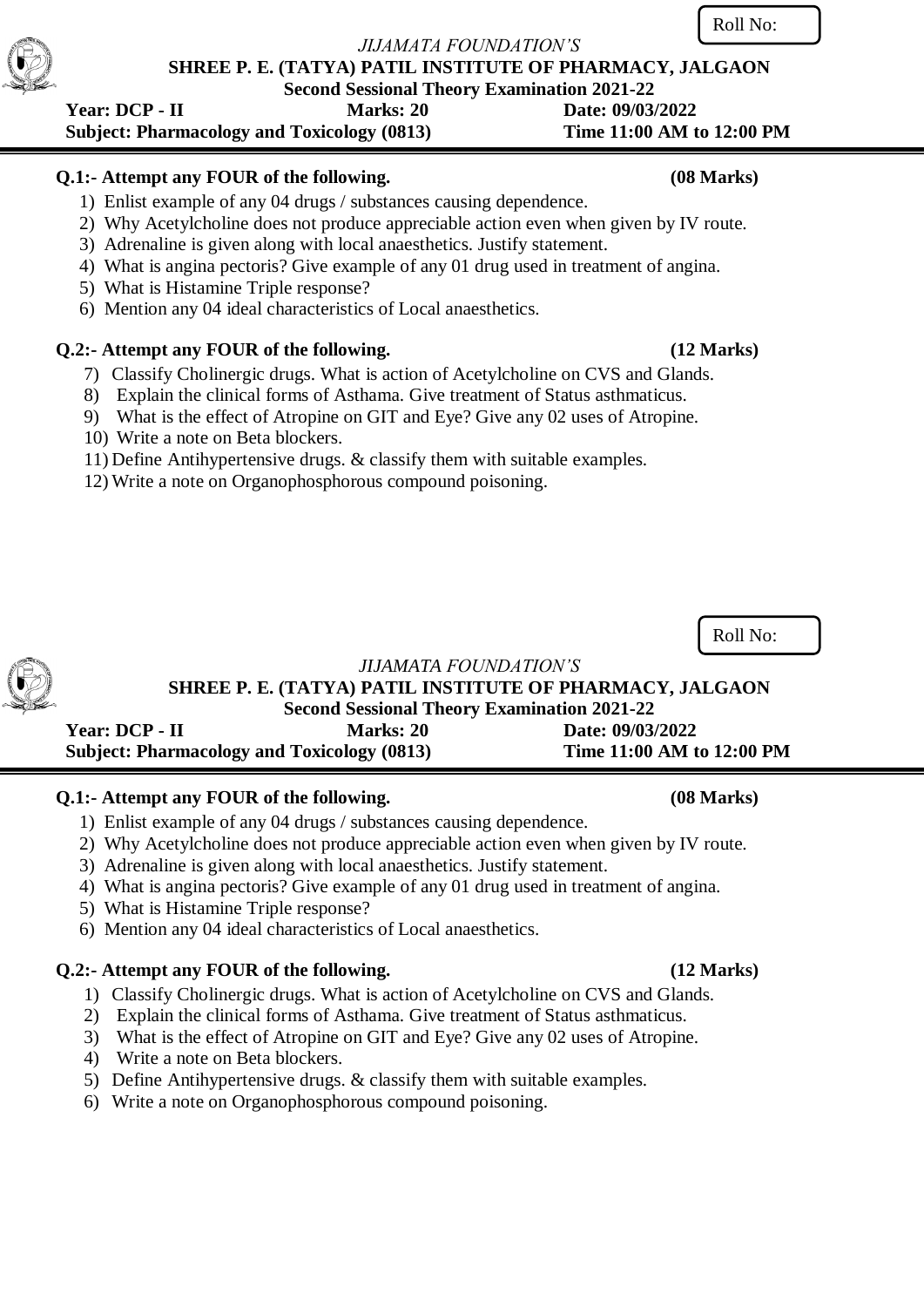## **SHREE P. E. (TATYA) PATIL INSTITUTE OF PHARMACY, JALGAON Second Sessional Theory Examination 2021-2022**

# **Year: DCP - II Marks: 20 Date: 10/03/2022 Subject: Pharmaceutical Jurisprudence Time 11:00 AM to 12:00 PM**

# **Q.1:- Attempt any FOUR of the following. (08 Marks)**

- 1) Give example of Any 02 drugs each under Schedule H and X?
- 2) State the objectives of DPCO.
- 3) What is the punishment for illegal disposal of Opium by the cultivator?
- 4) Give the labeling conditions of Opthalmic preparations.
- 5) Mention any 02 duties of Government Analyst
- 6) Mention any 04 conditions to be fulfilled by the licensee for manufacture of cosmetics.

# **Q.2:- Attempt any FOUR of the following. (12 Marks)**

- 1) Define following terms under NDPS Act 1985
	- i) Narcotic drug (ii) Opium (iii) Psychotropic substances
- 2) Explain general requirements of Labeling.
- 3) How retail price of the formulation is calculated?
- 4) What are the powers of State Government under NDPS Act 1985.
- 5) Enlist the powers of drug inspector.
- 6) Explain Drug Price Equalisation Account.

*JIJAMATA FOUNDATION'S*

# **SHREE P. E. (TATYA) PATIL INSTITUTE OF PHARMACY, JALGAON Second Sessional Theory Examination 2021-2022 Year: DCP - II Marks: 20 Date: 10/03/2022 Subject: Pharmaceutical Jurisprudence Time 11:00 AM to 12:00 PM**

# **Q.1:- Attempt any FOUR of the following. (08 Marks)**

- 1) Give example of Any 02 drugs each under Schedule H and X?
- 2) State the objectives of DPCO.
- 3) What is the punishment for illegal disposal of Opium by the cultivator?
- 4) Give the labeling conditions of Opthalmic preparations.
- 5) Mention any 02 duties of Government Analyst
- 6) Mention any 04 conditions to be fulfilled by the licensee for manufacture of cosmetics.

# **Q.2:- Attempt any FOUR of the following. (12 Marks)**

- 1) Define following terms under NDPS Act 1985
	- i) Narcotic drug (ii) Opium (iii) Psychotropic substances
- 2) Explain general requirements of Labeling.
- 3) How retail price of the formulation is calculated?
- 4) What are the powers of State Government under NDPS Act 1985.
- 5) Enlist the powers of drug inspector.
- 6) Explain Drug Price Equalisation Account.





Roll No: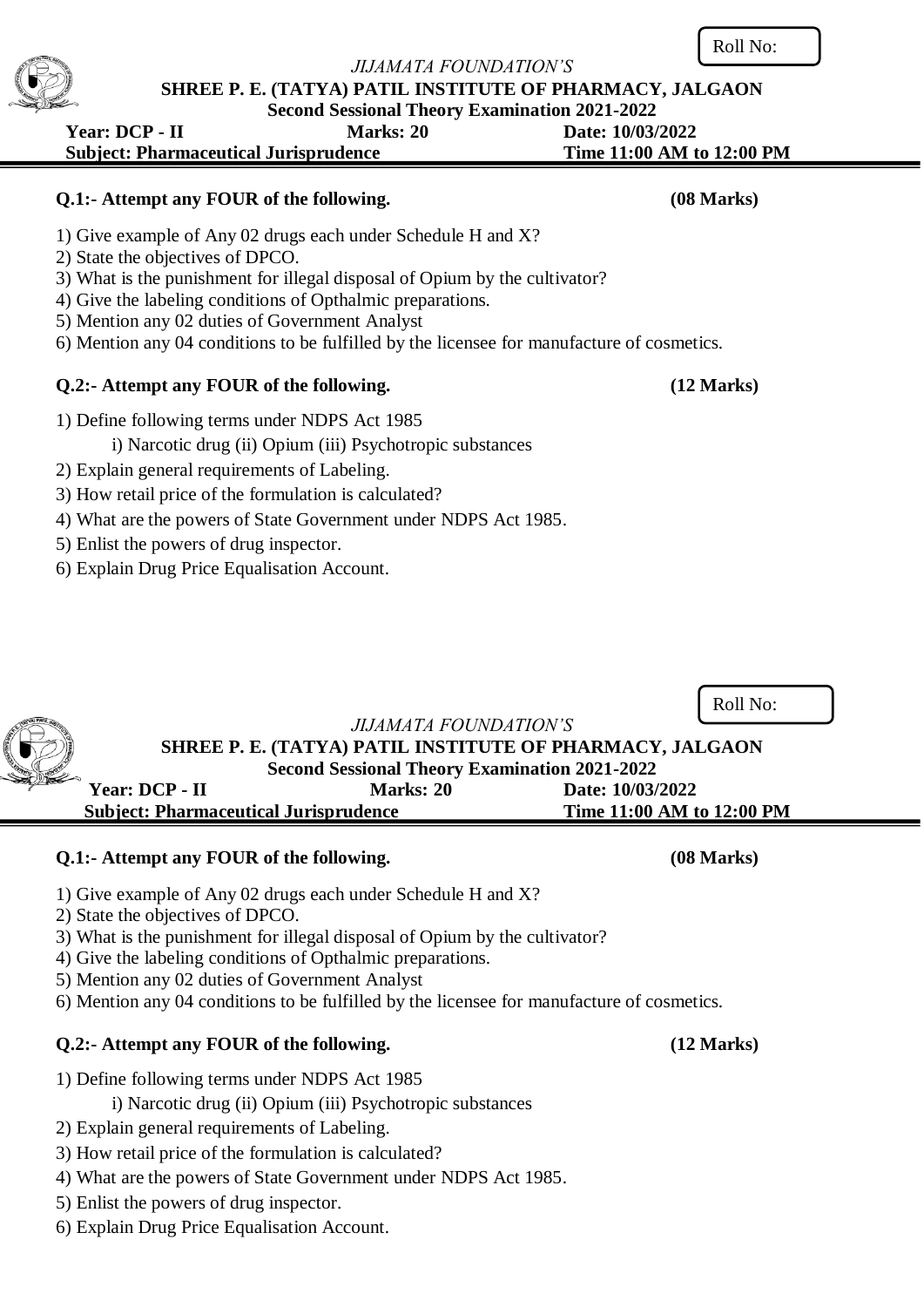Roll No:

|                                                      |                  | SHREE P. E. (TATYA) PATIL INSTITUTE OF PHARMACY, JALGAON |
|------------------------------------------------------|------------------|----------------------------------------------------------|
| <b>Second Sessional Theory Examination 2021-2022</b> |                  |                                                          |
| Year: DCP - II                                       | <b>Marks: 20</b> | Date: 11/03/2022                                         |
|                                                      |                  | .                                                        |

| <b>Subject: Drug Store and Business Management</b> | <b>Time</b> 11:00 AM to 12:00 PM |
|----------------------------------------------------|----------------------------------|
| Q.1:- Attempt any FOUR of the following.           | (08 Marks)                       |
| 1) Define inventory control and Bin card.          |                                  |
| 2) Write the type of banks.                        |                                  |
| 3) Explain the type of training.                   |                                  |
| 4) What are the objectives of Advertising?         |                                  |
| 5) Name the various sources of market research.    |                                  |
| 6) What are different methods of recruitment?      |                                  |
|                                                    |                                  |
| Q.2:- Attempt any FOUR of the following.           | (12 Marks)                       |
| 1) Explain in brief VED analysis.                  |                                  |
| 2) Write a note on Window display.                 |                                  |
| Explain the term Evaluation of pharmacist.<br>3)   |                                  |

5) Write a short note on Scrap and Surplus disposal. 6) What is sales promotion? Describe any 04 technique of sales promotion.

4) Give various types of finance.

G

| <i>JIJAMATA FOUNDATION'S</i><br>SHREE P. E. (TATYA) PATIL INSTITUTE OF PHARMACY, JALGAON<br><b>Second Sessional Theory Examination 2021-2022</b><br>Marks: 20<br>Year: DCP - II<br>Date: 11/03/2022<br><b>Subject: Drug Store and Business Management</b><br><b>Time</b> 11:00 AM to 12:00 PM | Roll No:   |
|-----------------------------------------------------------------------------------------------------------------------------------------------------------------------------------------------------------------------------------------------------------------------------------------------|------------|
| Q.1:- Attempt any FOUR of the following.                                                                                                                                                                                                                                                      | (08 Marks) |
| 1) Define inventory control and Bin card.                                                                                                                                                                                                                                                     |            |
| 2) Write the type of banks.<br>3) Explain the type of training.                                                                                                                                                                                                                               |            |
| 4) What are the objectives of Advertising?                                                                                                                                                                                                                                                    |            |
| 5) Name the various sources of market research.                                                                                                                                                                                                                                               |            |
| 6) What are different methods of recruitment?                                                                                                                                                                                                                                                 |            |
| Q.2:- Attempt any FOUR of the following.<br>1) Explain in brief VED analysis.                                                                                                                                                                                                                 | (12 Marks) |
| 2) Write a note on Window display.                                                                                                                                                                                                                                                            |            |
| Explain the term Evaluation of pharmacist.<br>3)                                                                                                                                                                                                                                              |            |
| 4) Give various types of finance.                                                                                                                                                                                                                                                             |            |
| 5) Write a short note on Scrap and Surplus disposal.                                                                                                                                                                                                                                          |            |
|                                                                                                                                                                                                                                                                                               |            |

6) What is sales promotion? Describe any 04 technique of sales promotion.